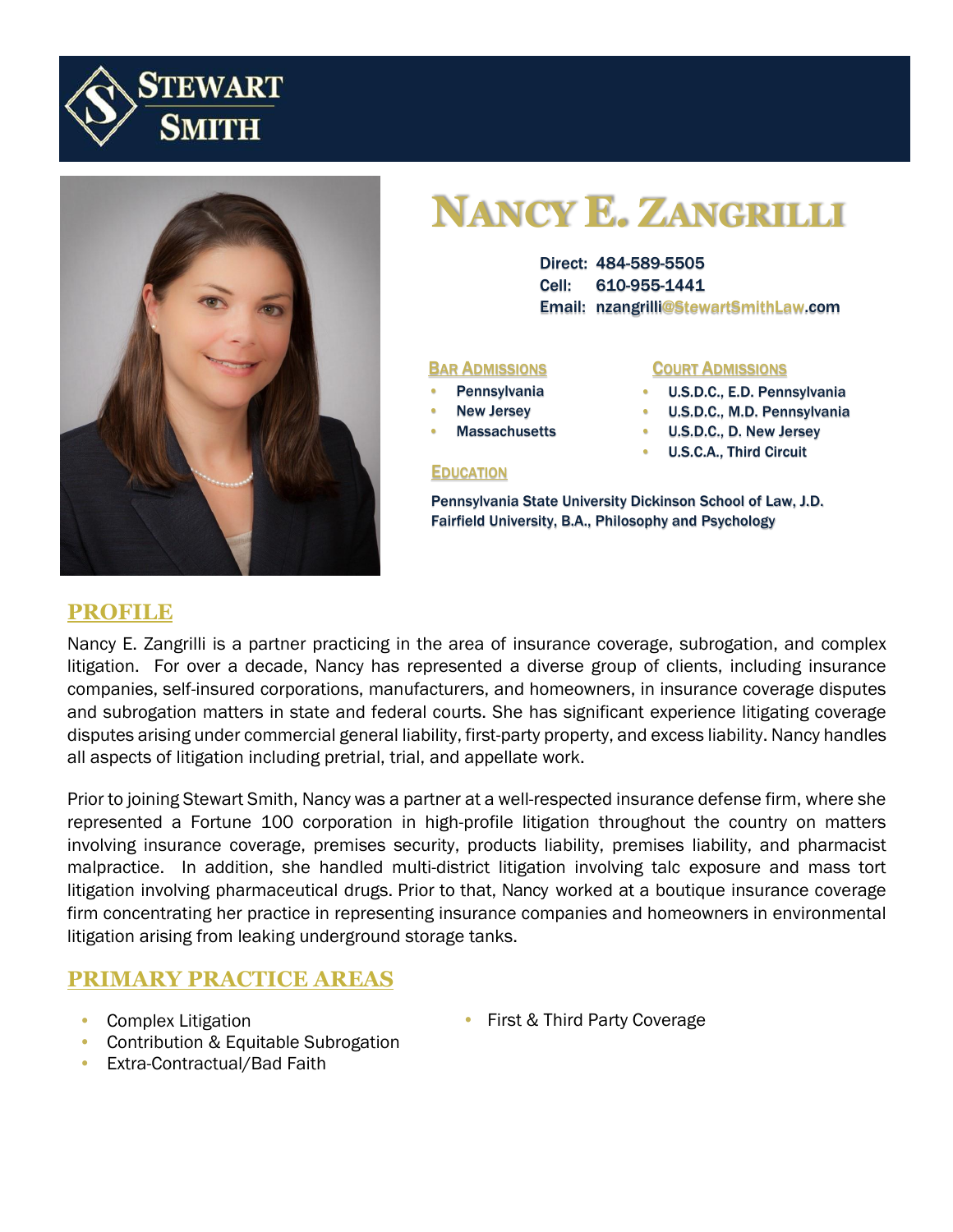# **AREAS OF FOCUS**

- Additional Insured Coverage
- CGL Insurance Coverage
- Directors & Officers (D&O) Coverage
- Rescission & Fraud
- Umbrella & Excess Coverage

# **REPRESENTATIVE MATTERS**

Obtained dismissal of breach of contract and bad faith claims on summary judgment on behalf of an insurer involving property damage to a commercial building caused by a tenant prior to vacating the property. Successfully argued that the insured's claims were not covered under the policy due to the entrustment exclusion.

Obtained dismissal of breach of contract and bad faith claims on partial summary judgment and a bench trial in the Eastern District of Pennsylvania on behalf of an insurer involving claims for property damage caused by the insured's former manager of a commercial property, which were deemed not covered pursuant to the policy's entrustment exclusion.

Obtained dismissal of a declaratory judgment action on summary judgment, which was affirmed by the Third Circuit, involving claims by a primary insurer that it was entitled to reimbursement of more than \$1 million for its defense and indemnification of its insured in an underlying personal injury matter involving catastrophic injuries sustained in a construction accident. Successfully argued that the primary insurer had no right to reimbursement under the terms of the additional insured endorsement of the commercial general liability policy.

Obtained a defense verdict before a jury in Philadelphia County on behalf of an insurer in a breach of contract and bad faith action. The corporate plaintiff, who sustained extensive flood damage to one of its properties, claimed that it was entitled to coverage under its insurance policy. The jury found that the property was abandoned under the terms of the policy, and therefore, the loss was not covered.

Second-chaired a jury trial on behalf of a large manufacturer of space heaters where it was alleged that a commercial rental property was destroyed in a fire due to manufacturing and design defects contained within a space heater. The defense established that the fire was caused by defective house wiring instead of the space heater resulting in a defense verdict.

# **PROFESSIONAL MEMBERSHIPS & AFFILIATIONS**

• Pennsylvania Bar Association

# **NEWS, HONORS, & MORE** …

#### **PUBLICATIONS & SPEAKING ENGAGEMENTS**

*Data Breach and Cyber Security*, Co-Presenter, The Dispute Resolution Institute, Annual Personal Injury Potpourri, April 2019.

*"Linking In": How to Enhance Your Legal Marketing, Trial and Other Practitioner Skills Through Social Media*, Panelist, The National Association of Women Lawyers' Annual Meeting, 2016.

*Developing and Promoting a Diverse Environment Inside and Outside the Legal Community,* Moderator, The National Association of Women Lawyers' 11th Annual General Counsel Institute, 2015.